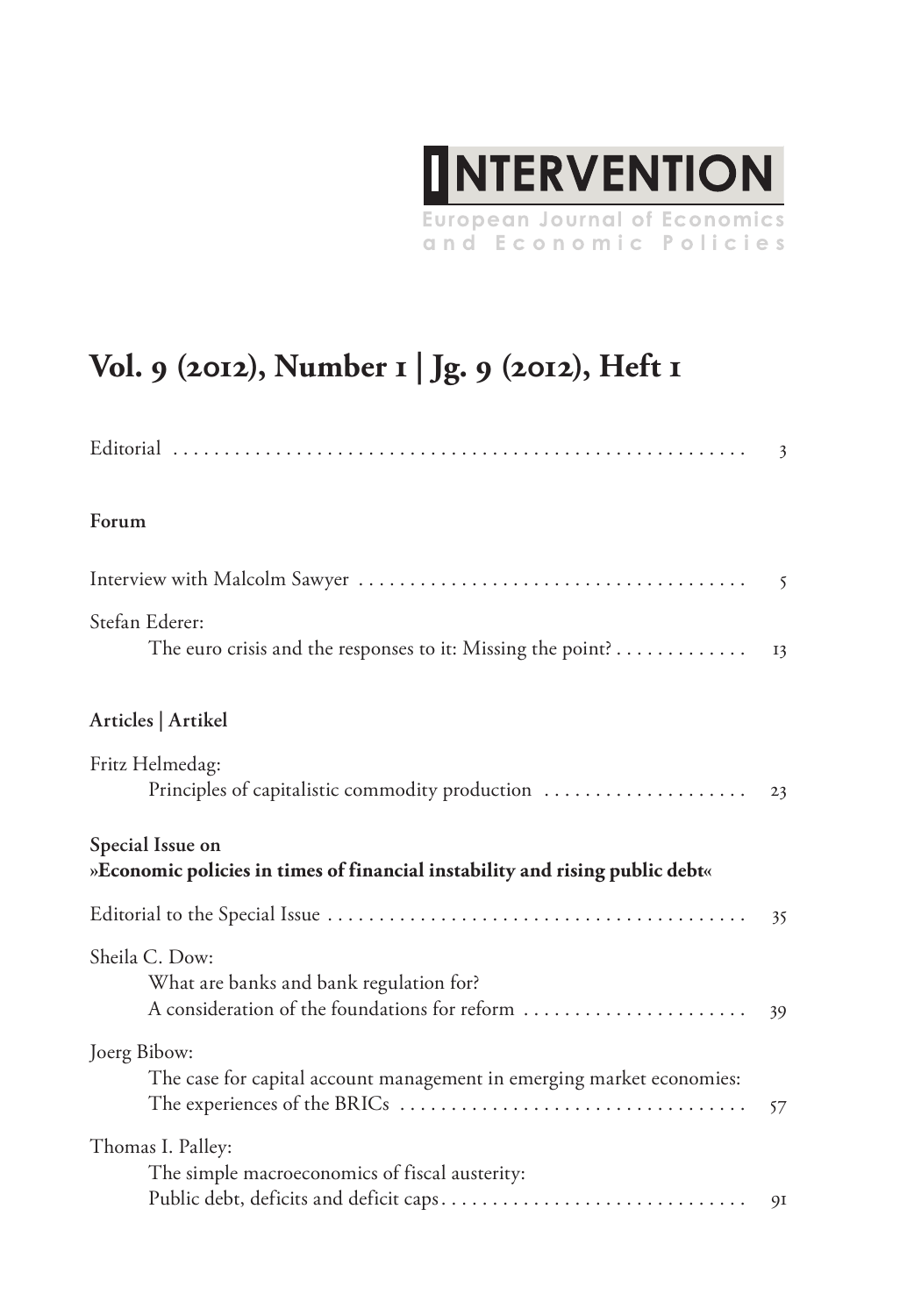| Jesus Ferreiro, Maribel García del Valle, Carmen Gómez:                               |  |
|---------------------------------------------------------------------------------------|--|
| Composition of public expenditures and macroeconomic performance                      |  |
|                                                                                       |  |
| Toralf Pusch:<br>Fiscal spending multiplier calculations based on input-output tables |  |
|                                                                                       |  |

# **Book Reviews | Rezensionen**

| Hein, E. and Stockhammer, E.:                                    |     |
|------------------------------------------------------------------|-----|
| A Modern Guide to Keynesian Macroeconomics and Economic Policies |     |
|                                                                  | I45 |
| Claudio Sardoni:                                                 |     |
| Unemployment, Recession and Effective Demand.                    |     |
| The Contributions of Marx, Keynes and Kalecki                    |     |
|                                                                  |     |
| Stephan Schulmeister:                                            |     |
| Mitten in der großen Krise. Ein »New Deal« für Europa            |     |
|                                                                  |     |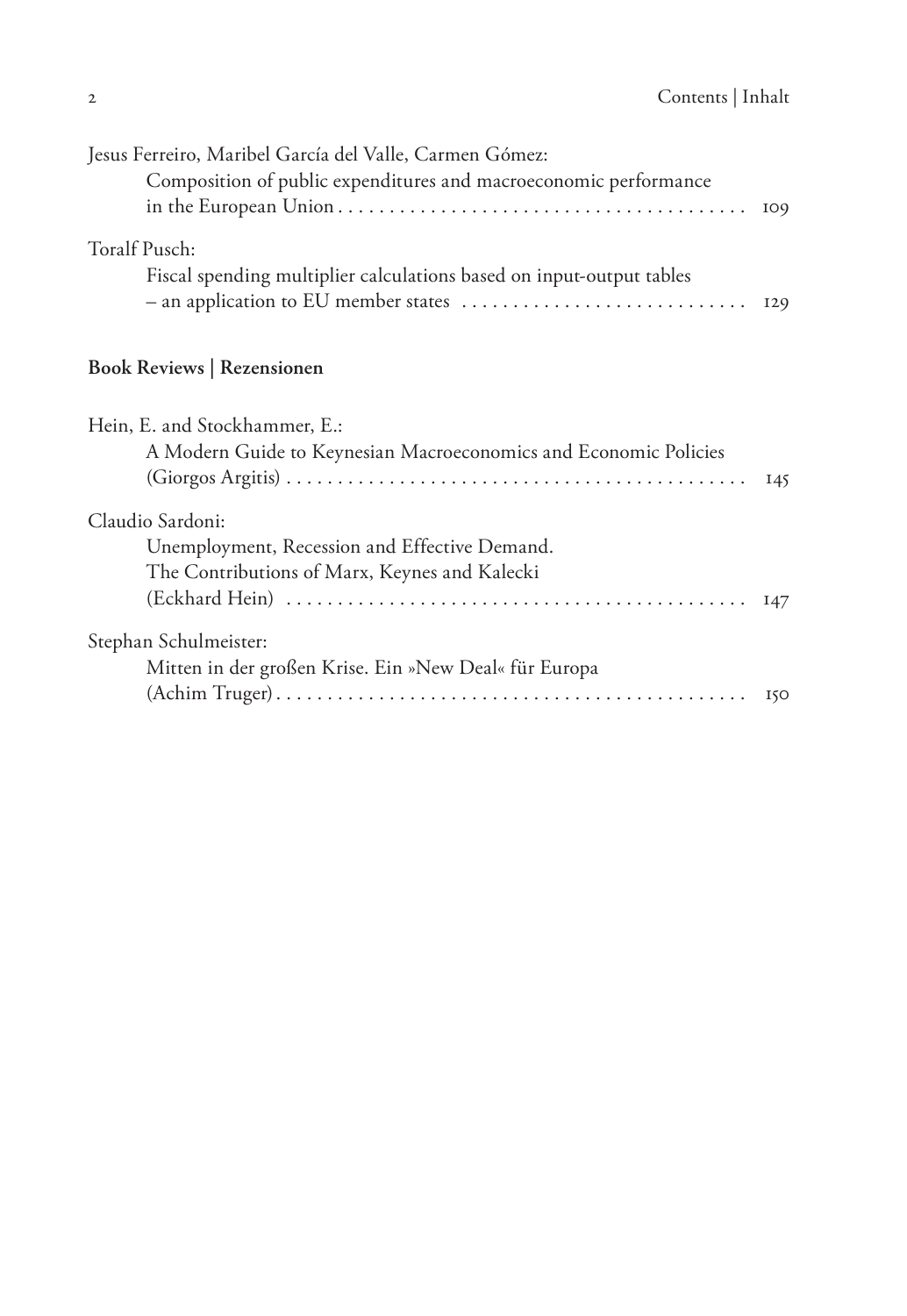## **Editorial**

The euro crisis remains at the centre of the economic policy debate. The member states of the European Monetary Union have adopted fiscal austerity programmes which imply a very restrictive overall fiscal stance for the years to come. Stefan Ederer argues in the Forum section of this issue that the current reforms are largely missing the point and neglect the structural causes of the crisis. Ederer pleads for a better coordination of fiscal policies, based on public expenditure paths rather than uniform deficit targets. A more balanced approach for fiscal policies and vigorous stabilisation measures on the financial markets are prerequisites for the return to longer term economic stability and the reduction of unemployment. The Forum section is completed by an interview with Malcolm Sawyer.

The Article section contains a special issue on »Economic policies in times of financial instability and rising public debt« edited by Torsten Niechoj, Özlem Onaran and Sabine Reiner. Sheila C. Dow, Jörg Bibow, Thomas I. Palley, Jesus Ferreiro/Maribel García del Valle/Carmen Gómez and Toralf Pusch have contributed articles to this special issue. Besides, the Article section contains a contribution by Fritz Helmedag on »Principles of capitalist commodity production«.

We would like to thank the guest editors for their effort to put this special issue together, and we would also like to thank Katharina Sass and Rory Tews for their assistance in the editing process.

## **Editorial**

Die Euro-Krise steht weiter im Mittelpunkt der wirtschaftspolitischen Debatte. Die Mitgliedsländer des Euroraums sind für die nächsten Jahre auf einen Konsolidierungskurs in den öffentlichen Haushalten festgelegt. Im Forumsteil der vorliegenden Ausgabe argumentiertStefanEderer,dassdiederzeitigen Reformmaßnahmen an den tieferen Ursachen der Krise der Währungsunion vorbeigehen. Ederer plädiert für eine koordinierte Fiskalpolitik und öffentliche Ausgabenpfade anstelle von einheitlichen Defizitvorgaben. Eine ausgewogenerefiskalpolitische Strategie wäre neben entschlossenen Maßnahmen zur Stabilisierung der Finanzmärkte Voraussetzung für die Rückkehr von Stabilität und den Rückgang der Arbeitslosigkeit im Euroraum. Komplettiert wird der Forumsteil durch ein Interview mit Malcolm Sawyer.

Der Artikelteil enthält einen von Torsten Niechoj, Özlem Onaran und Sabine Reiner herausgegebenen Schwerpunkt mit dem Titel »Economic policies in times of financial instability and rising public debt«. Er beinhaltet Aufsätze von Sheila C. Dow, Jörg Bibow, Thomas I. Palley, Jesus Ferreiro/ Maribel García del Valle/Carmen Gómez und Toralf Pusch. Neben dem Schwerpunkt findet sich im Artikelteil ein Beitrag von Fritz Helmedag über »Principles of capitalist commodity production«.

Wir bedanken uns bei den Gastherausgeber/inn/en für die Zusammenstellung des Artikelschwerpunkts und bei Katharina Sass und Rory Finch für die technische Aufbereitung des Hefts.

*The managing editors*

*Die Redaktion*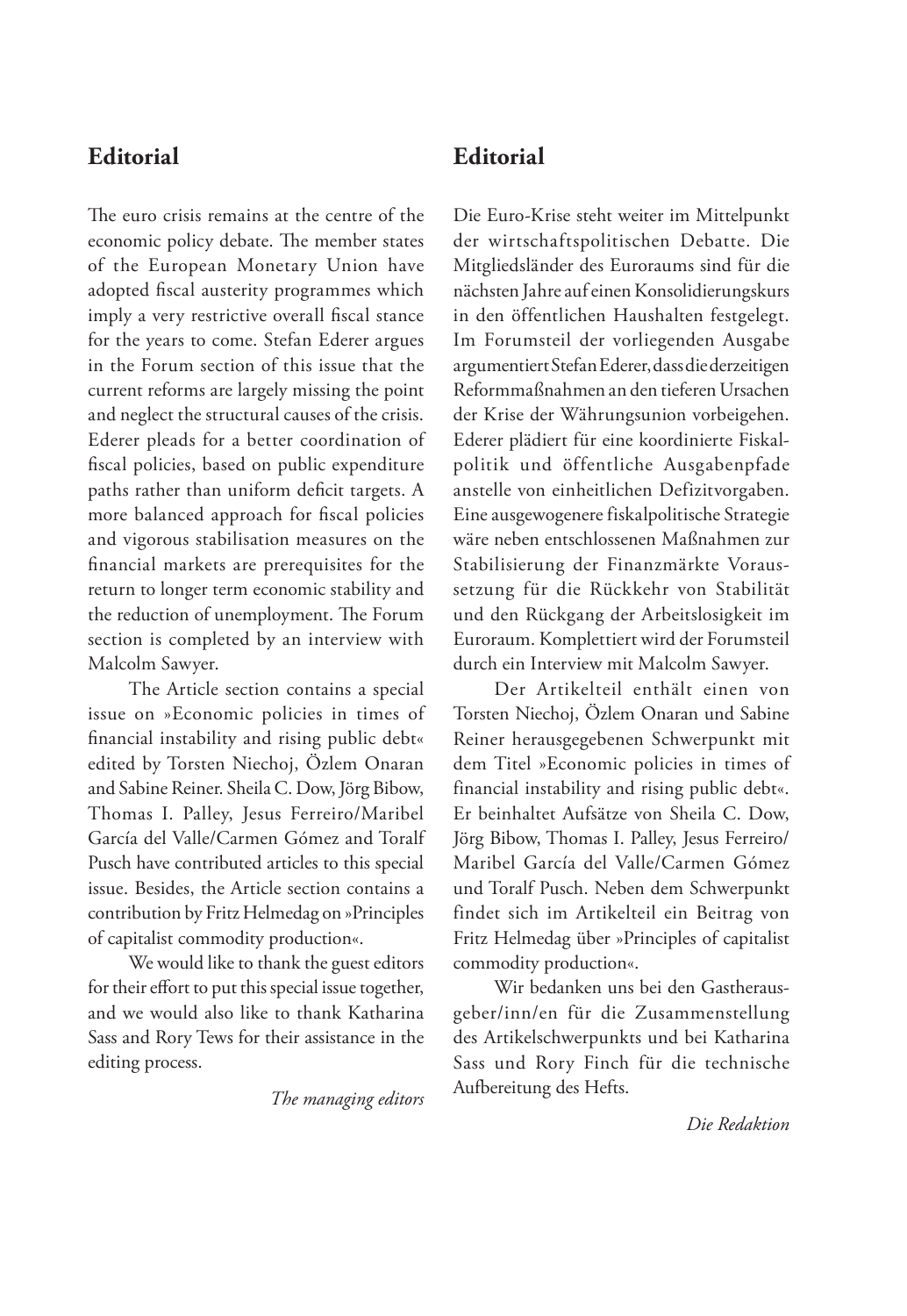# **Fiscal spending multiplier calculations based on input-output tables – an application to EU member states**

# *Toralf Pusch\**

*Fiscal spending multiplier calculations have attracted considerable attention in the aftermath of the global financial crisis. Much of the current literature is based on VAR estimation methods and DSGE models. In line with the Keynesian literature we argue that many of these models probably underestimate the fiscal spending multiplier in recessions. The income-expenditure model of the fiscal spending multiplier can be seen as a good approximation under these circumstances. In its conventional form this model suffers from an underestimation of the multiplier due to an overestimation of the import intake of domestic absorption. In this article we apply input-output calculus to solve this problem. Multipliers thus derived are comparably high, ranging between 1.4 and 1.8 for many member states of the European Union. GDP drops due to budget consolidation might therefore be substantial in times of crisis.*

*JEL classifications: fiscal spending multiplier, input-output calculus, incomeexpenditure model, European Union, EU Keywords: B22, C67, E12, E62*

### *1. Introduction*

The purpose of this paper is a reconsideration of fiscal spending multiplier calculation in the income-expenditure model. Our starting point is the observation that many of the current empirical multiplier estimations are based on the assumption that the effects of

Institut für Wirtschaftsforschung Halle.

#### *Correspondence Address:*

Institut für Wirtschaftsforschung Halle, Kleine Märkerstraße 8, 06108 Halle (Saale), Email: Toralf.Pusch@ iwh-halle.de.

Received 9 December 2010, accepted 16 July 2011

#### **© Intervention 9 (1), 2012, 129–144**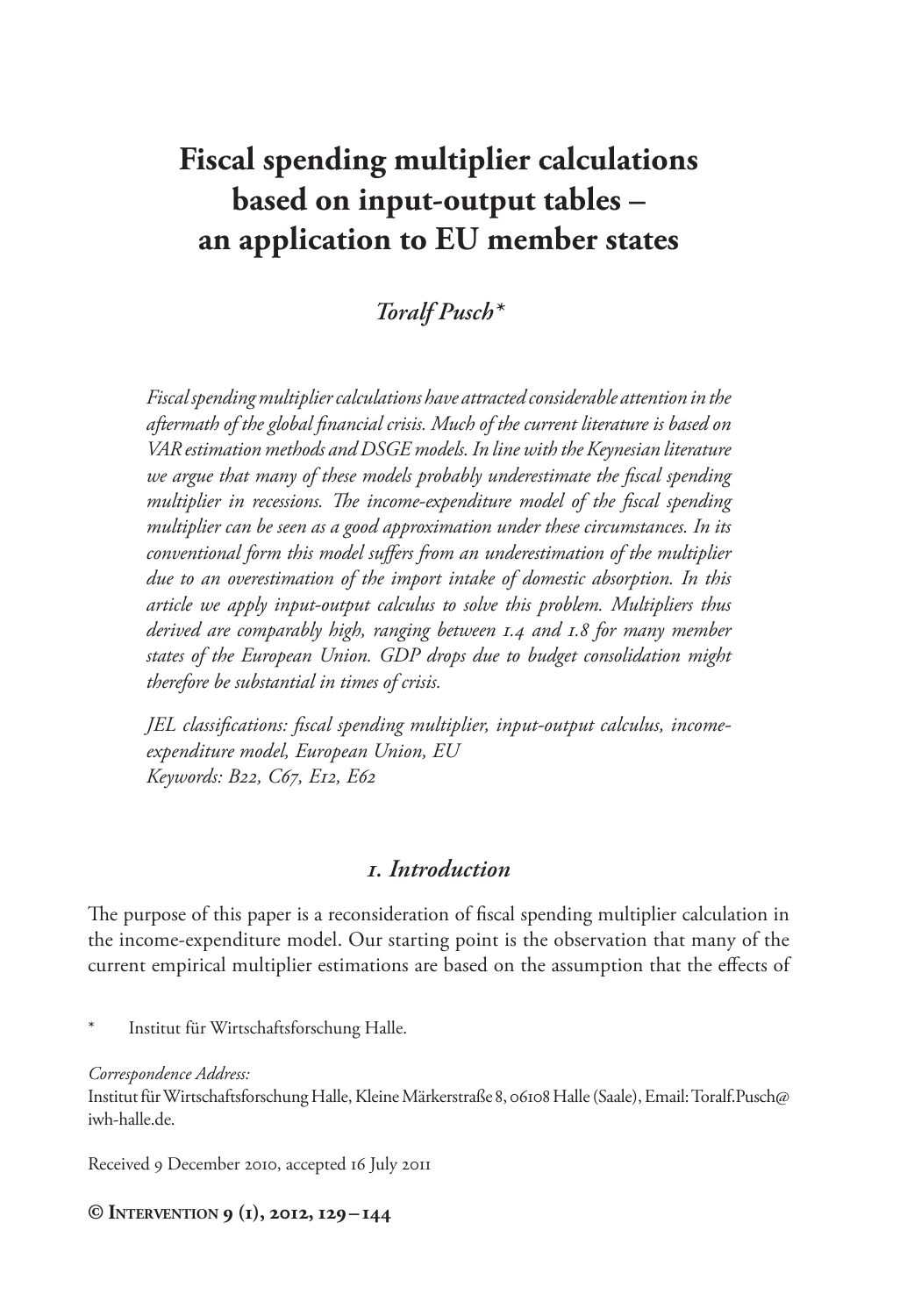fiscal stimulus can be judged symmetrically under circumstances of economic slumps or booms. We argue that this assumption is not realistic if a Keynesian model background is considered. Alternatively, fiscal spending multipliers can be calculated using the incomeexpenditure model of macroeconomic textbooks. However, as Laski, Osiatynski and Zieba (2010) and Palley (2009) have shown recently, these multipliers are usually underestimated when the import quota of export goods production is not properly accounted for. Laski, Osiatynski and Zieba (2010) and Palley (2009) based their calculation of modified import quotas on rough estimates. In this contribution we propose a better solution for that problem: input-output calculus can be used to disentangle the fractions of imports used for different demand categories.

Next to the issue of a modified fiscal spending multiplier calculation technique there are two novel aspects of this study. First, we give a comprehensive overview of fiscal multipliers in a number of EU member states which is based on a uniform calculation method. These results can be especially useful for judging possible recessionary threats of austerity policy as it is advocated by many European officials even in the course of prolonged economic crisis. Second, our method enables us to calculate multipliers for different spending categories which is rarely done in the literature.

The paper is structured as follows. In section 2 we give a short overview of the empirical fiscal spending multiplier literature. In the following section 3 we introduce our model of multiplier calculation which controls for the effect of export-induced imports. Empirical calculations based on this model are performed in section 4 for Germany and France, as well as other EU member states (at the end). The results thus derived are compared with values for the textbook fiscal spending multiplier. Finally, section 5 summarizes the results and concludes.

### *2. Literature background*

The empirical fiscal spending multiplier literature is vast and an extensive overview is beyond the scope of this contribution. Instead of this, we can refer to the results of some recent contributions which are fruitful for the judgment of our own way of multiplier calculation. To this end, we give an overview of the literature field and some of its open questions by making reference to a recent Journal of Economic Literature (JEL) issue on this topic. Moreover, results of some contributions which are of special interest in the light of our research question are described.

A good overview of the recent strands of the empirical fiscal spending multiplier literature is given in a recent JEL contribution of Ramey (2011). This comprises the major lines of development in the last two decades. It is interesting to note that even in a neoclassical model context fiscal spending multipliers can arise as a result of wealth effects, intertemporal substitution and distortions to first order conditions. While fiscal multipliers in the older Keynesian tradition were connected to the reasoning of the Keynesian cross diagram where the marginal propensity to consume plays a crucial role for the determination of the size of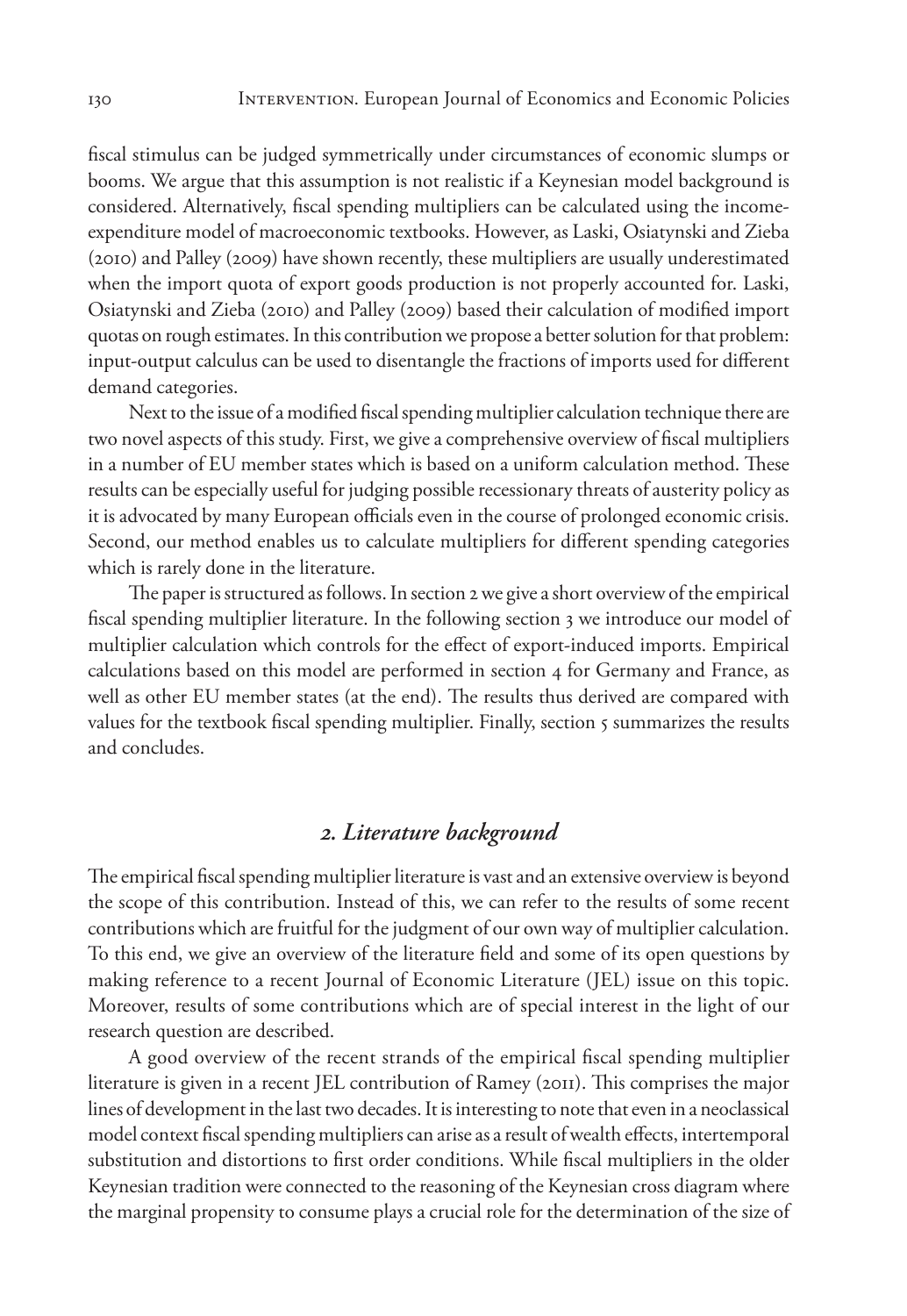the multiplier, New Keynesian models can be seen as a »sticky price edifice on a neoclassical foundation« (also in their recent form called DSGE models). It is therefore not surprising that »neoclassical effects tend to mute the Keynesian multiplier« in this theoretical strand (see Ramey 2011: 675; estimates can be well below unity). In the latter model class a number of modifications have been developed recently, some of them reintroducing elements of the older Keynesian models such as rule-of-thumb-consumption (having a similar effect as the use of consumption quotas in the income-expenditure model) and demand-determined employment. Fiscal spending multipliers tend to be higher in those models.

After the financial crisis there has been a general upswing in the analysis of fiscal spending multipliers. While the discussion about fiscal stimulus was clearly a backwater theme before that time and monetary policy dominated the macroeconomic policy debate, since then things have changed a bit (Ramey 2011). From a practical perspective it became clear that monetary policy soon reached the limits of its action space in the big slump following the Lehman collapse. Interest rates could not be lowered beyond the zero line. This point was reached fast in the USA, UK and Japan (while the ECB refrained from lowering interest rates that far) and it was the time for fiscal stimulus programs around the world. In the scientific sphere the topic highlighted as fiscal policy at the »zero lower bound« constraint. A number of contributions have found higher multipliers (2 or even larger) in such a scenario, many of them formulated in a New Keynesian framework (see references in Ramey 2011: 676, Parker 2011: 708).

The argument of the New Keynesian zero lower bound literature can however be made much more general. We argue that if there is slack in the economy – and not only when the zero lower bound is effective – it is reasonable to expect a considerable fiscal spending multiplier. This line of argument can be linked to older Keynesian thoughts (tracing back to the General Theory of Keynes). In dynamic Post Keynesian models (see Setterfield 2006 as an example) prices and/or inventories of firms are reacting when planned production and actual effective demand do not match in any considered period. It can be argued that this is normally the case. Even without considering the ensuing adaptations of short run and/or long run expectations in the business sector and their effects on output, larger fiscal spending multipliers can be expected in a slack scenario as additional government demand can be met by firms easily without raising prices (otherwise more inventories and/or price reductions would occur). As opposed to this, higher fiscal spending in the situation of a boom is accompanied by larger price increases and – by this – possibly higher imports due to price competition. Both effects tend to mute the multiplier.

Large parts of the literature, however, assume a symmetric working of fiscal spending multipliers in business cycle upturns and downturns. This phenomenon has been discussed at length in a recent JEL contribution by Parker (2011) under the heading of linear estimates of fiscal multipliers. The problem that multipliers are estimated as a linear approximation of effects over the entire business cycle is present in the majority of empirical studies. Parker mentions DSGE studies and VAR studies (the latter having no firm theoretical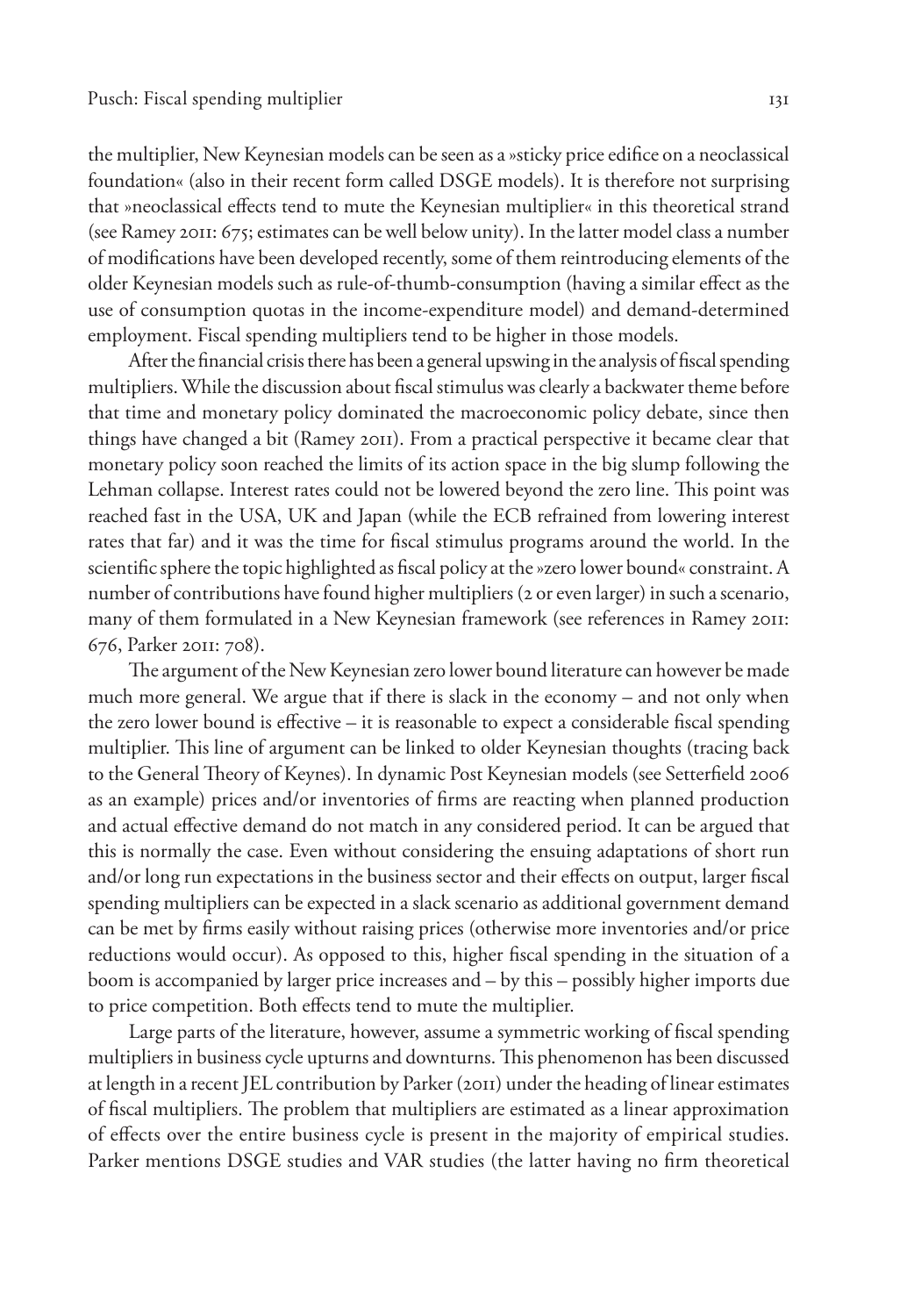anchor).<sup>1</sup> Our own method of multiplier calculation, which is introduced next, is robust to this critique as it does not force the data into a symmetric framework of multiplier estimation.

### *3. Our model of fiscal spending multiplier calculation*

Our approach of fiscal spending multiplier calculation is related to the Keynesian strand of the multiplier literature. Similar to the models of Laski, Osiatynski and Zieba (2010) and Palley (2009) we assume that underutilized production capacity and ample labour supply are normal features of capitalist economies - even more so in business downswings and times of crisis. In our point of view this makes the income-expenditure model of the fiscal spending multiplier a good approximation of the effects of fiscal stimulus especially during downturns.

Laski, Osiatynski and Zieba (2010) and Palley (2009) have shown that fiscal spending multipliers based on the standard (textbook) income-expenditure model are too low, especially under circumstances where the import intake of exported goods is higher than that of goods which are produced and used domestically (that is: domestic absorption). To demonstrate this we begin our consideration of the fiscal spending multiplier  $(\Delta)$  with the familiar textbook<sup>2</sup> concept:

$$
\Delta = \frac{dY}{dG} = \frac{1}{1 - c + m} \tag{1}
$$

where *Y* is output (GDP), *G* government spending, *c* the marginal propensity to consume and *m* the marginal propensity to import. In the following we will use average values for *c* and *m* which are easier to calculate.

The derivation of the fiscal spending multiplier is based on accounting identities and simple algebra. Specifically, a relation for the import quota

$$
m = \frac{M}{Y}
$$
 (2)

is assumed with *M* for total imports. For the purpose of fiscal spending multiplier calculation the recent contributions of Palley (2009) and Laski, Osiatynski and Zieba (2010) modify this relation and assume a proportional relation between imports that serve domestic absorption  $DA = C + I + G$  and changes of their size. Thus, imports are not entirely used for the purpose of aggregate demand from the inland. Imports which serve the production of export goods or (direct) reexport can be regarded as exogenous factors because those depend largely on world demand.<sup>3</sup>

1 There are, however, exceptions as the above-mentioned zero lower bound DSGE literature and some VAR studies using an extended modelling strategy which allows for regime shifts of the multiplier over the business cycle (see Baum/Koester 2011, Auerbach/Gorodnichenko (forthcoming)).

2 The fiscal spending multiplier of equation (1) goes back to Samuelson 1948.

3 This relation might be complicated by reactions of the exchange rate to fiscal expansions or contractions. This is however not relevant for the purpose of comparison of the textbook fiscal spending multiplier and the domestic absorption concept.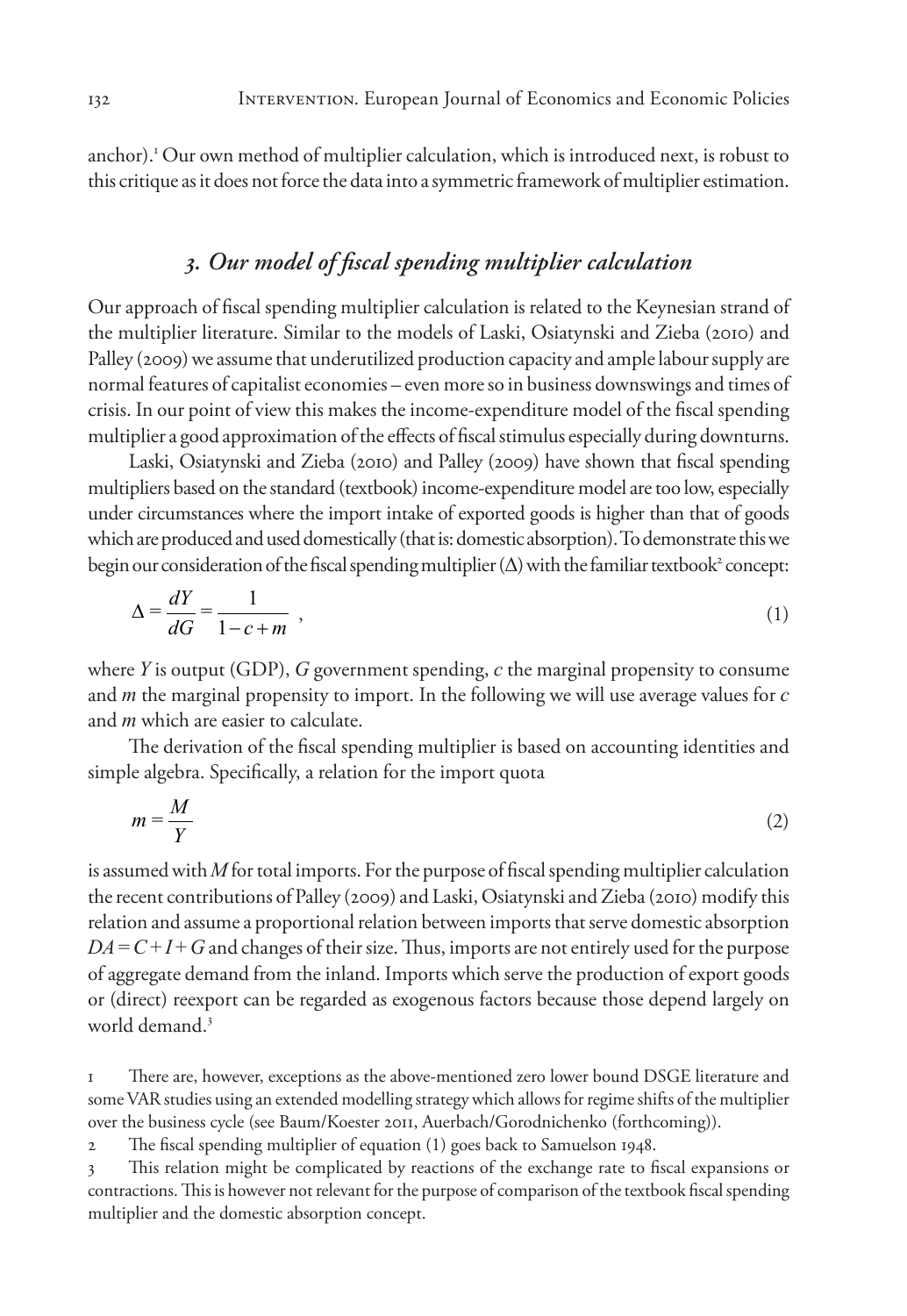| List of symbols            |                                                                    |
|----------------------------|--------------------------------------------------------------------|
| $\overline{A}$             | Autonomous spending                                                |
| A                          | Input-output matrix of domestic production                         |
| $A_M$                      | Input-output matrix of imported inputs                             |
| B                          | <b>Public construction works</b>                                   |
| $\mathcal{C}_{0}^{(n)}$    | <b>Private consumption</b>                                         |
| $\mathcal{C}_{0}$          | Consumption quota                                                  |
| $c^*$                      | Consumption quota (income net of means-tested benefits)            |
| DA                         | Domestic absorption                                                |
| $\Delta$                   | Multiplier (various concepts, see subscripts of $m$ in this table) |
| G                          | Government spending                                                |
| GC                         | <b>Public consumption</b>                                          |
| Ι                          | Private investment                                                 |
| Id                         | <b>Identity matrix</b>                                             |
| $\overline{M}$             | Imports                                                            |
| $M_{DA}$                   | Imports induced by DA                                              |
| $M_{X}$                    | Imports induced by $X - RX$                                        |
| $M_{\mathit{RX}}$          | Imports used for reexport                                          |
| $\boldsymbol{m}$           | Import quota of $Y$ (textbook concept)                             |
| $m_A$                      | Import quota of $A$ (input-output concept)                         |
| $m_{B}$                    | Import quota of $B$ (input-output concept)                         |
| $m_C$                      | Import quota of $C$ (input-output concept)                         |
| $m_{DA}$                   | Import quota of $DA$ (input-output concept)                        |
| $m_G$                      | Import quota of $G$ (input-output concept)                         |
| $m_{G^*}$                  | Import quota of $G^*$ (input-output concept)                       |
| $m_I$                      | Import quota of $I$ (input-output concept)                         |
| $m_X$                      | Import quota of $X$ (input-output concept)                         |
| $\mathbb{R} X$             | Reexports (not produced domestically)                              |
| rx                         | Vector of reexported goods (not produced domestically)             |
| W                          | Welfare income                                                     |
| X                          | Exports                                                            |
| $\boldsymbol{\mathcal{X}}$ | Vector of export goods (domestic production)                       |
| у                          | Vector of (domestic) production induced by exports                 |
| Y                          | <b>GDP</b>                                                         |
| Z                          | Vector of imports used for the production of $x$                   |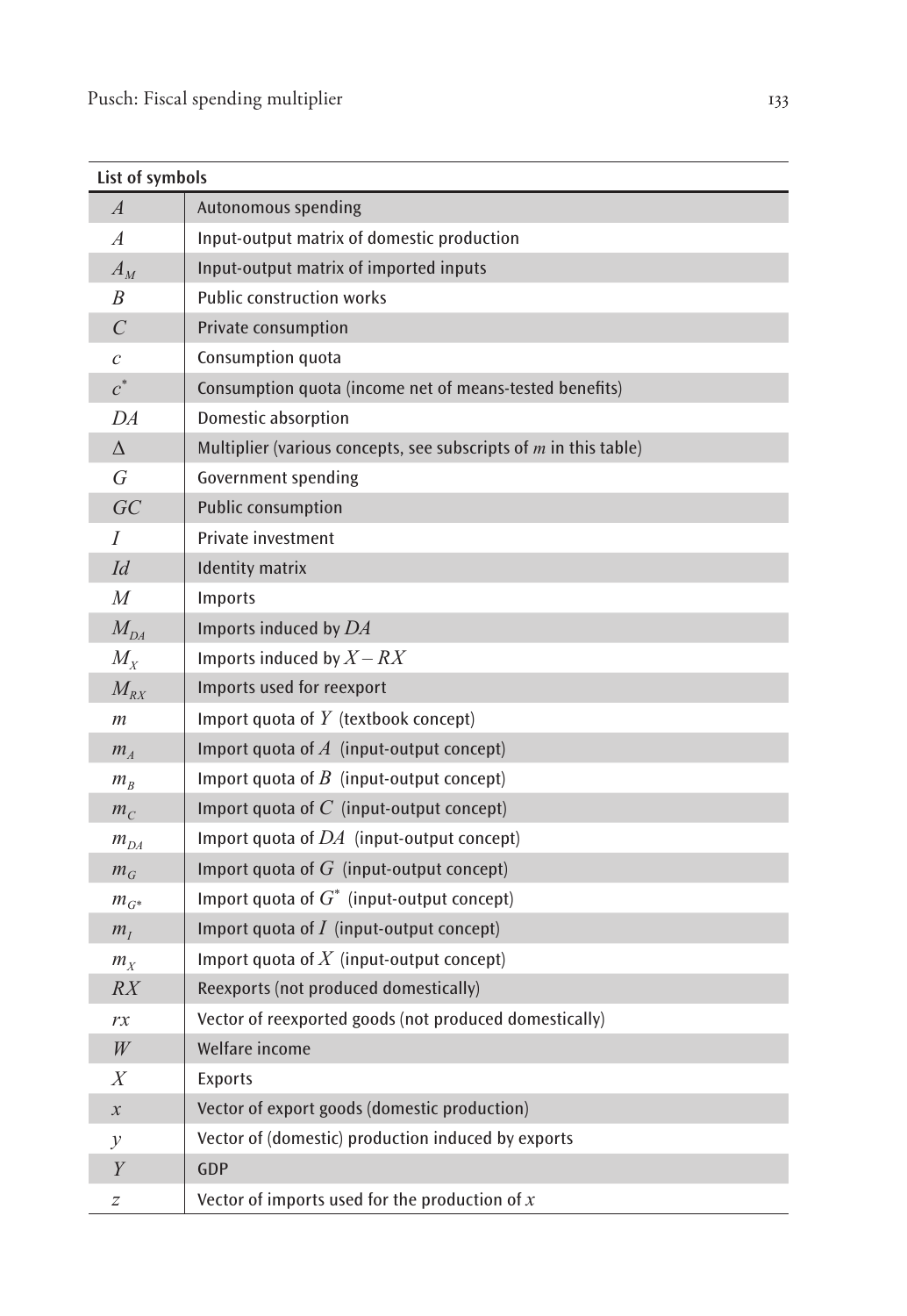This partial independence of import demand components is retained in the following equation:

$$
M = m_C C + m_I I + m_G G + m_X (X - RX) + RX ,
$$
\n(3)

where  $m_c$ ,  $m_l$ ,  $m_c$  and  $m<sub>x</sub>$  are import quotas of private consumption C, private investment I, government spending  $G$  and exports  $X$  (net of reexports  $RX$ ).<sup>4</sup> These import quotas are not equal in general. However, for the purpose of our paper we just make one differentiation in the first step and assume that:

$$
m_{DA} = m_C = m_I = m_G \neq m_X \tag{4}
$$

which means that the import quota of fiscal spending has the same size as the import quota of domestic absorption which however differs from the import quota of exports. This inequality is related to a finding of the international trade literature which points to an increasing fragmentation of trade in the recent years.<sup>5</sup> Under these circumstances a naive calculation of import quotas as in equation (2) might lead to an over- or underestimation of the relevant import quota for the fiscal spending multiplier. One of the novel aspects of this paper is that we use input-output analysis as a tool to disentangle the fractions of imports of equation (3).

Input-output calculus was first developed by Wassily Leontief as part of economic planning efforts in the USA during World War II (Miller/Blair 2009: 731). Today it is applied in many fields of economics even though it is not a mainstream method. For example, there are a number of studies using input-output calculus for a wide range of issues like the effects of taxation on the regional level, employment multipliers, labour-force qualification contents of manufactured goods, environmental topics etc.

The method applied here is close to the Type I and Type II income multiplier of inputoutput textbooks (see Miller/Blair 2009: chapter 6). It involves several stages. The first step is to calculate the vector of domestically produced inputs *y* necessary for the production of the vector of exported goods *x* (net of reexports; see Ludwig/Brautzsch 2008). The vector of export goods produced domestically in the various industries of the economy (gross nominal value) can be written as:

$$
x = y - A \cdot y \tag{5}
$$

where *A* is the input-output matrix of domestic production and the negative term  $-A \cdot y$ secures that inputs are not double counted. Both *A* and *x* can be obtained from the inputoutput tables. Next we solve for *y* by applying matrix algebra:

$$
y = (Id - A)^{-1} \cdot x \tag{6}
$$

4 Theimport quota of*RX*is 1 by definition becausethose are notsubjectto the domestic production process.

5 See Zeddies 2012 and Ludwig/Brautzsch 2008.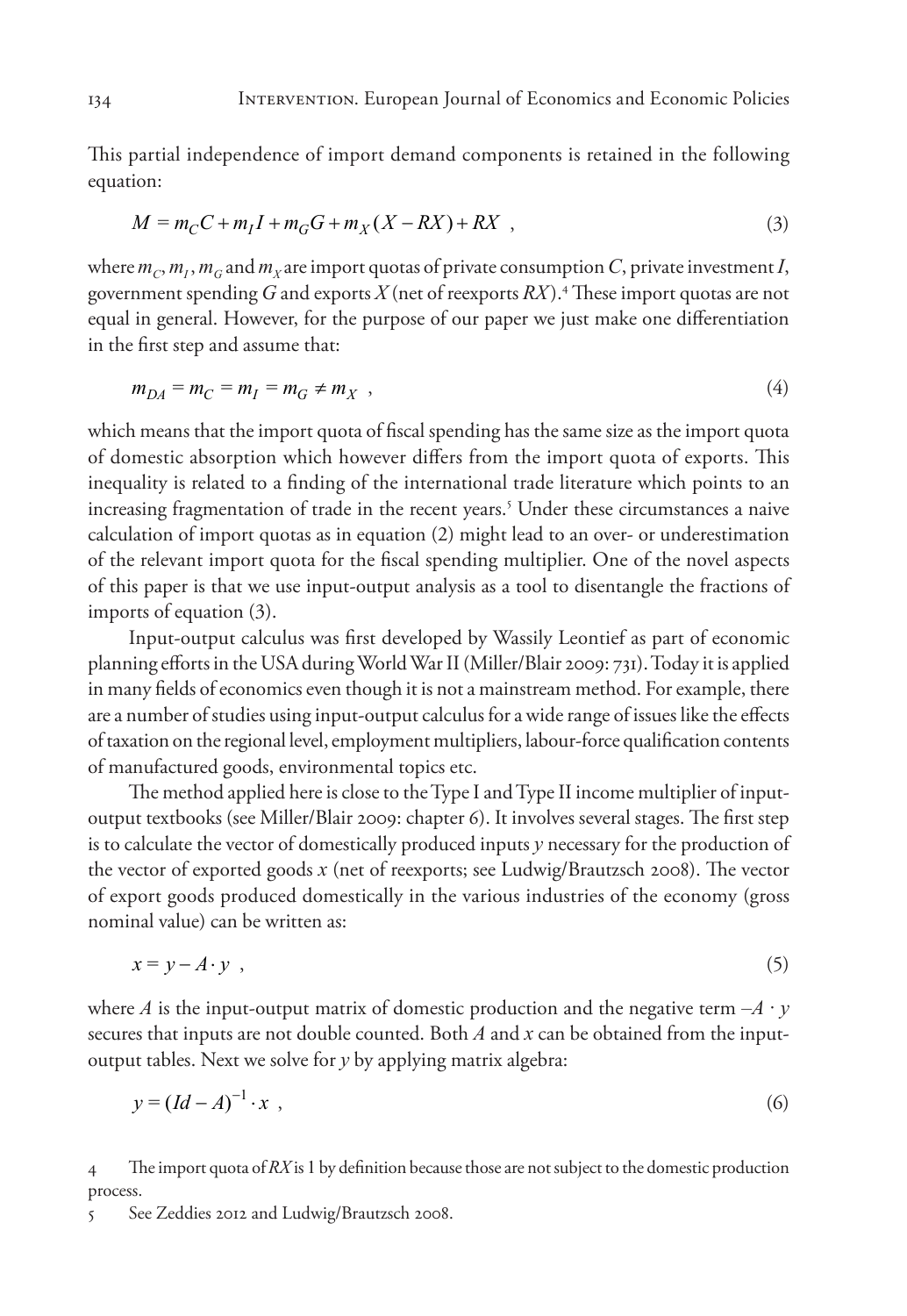where *Id* is the identity matrix. The vector *y* thus contains the value of domestic input goods used for production of exports, sorted by branches of economic activity (e.g. farming or production of motor vehicles). These inputs are then multiplied with the input matrix for imported inputs  $A_M$  to obtain the vector of import intake  $z$  of domestically produced exported goods:

$$
z = A_M \cdot y \tag{7}
$$

The last step in the calculation of the imports induced by domestic absorption  $M_{DA}$  is to aggregate the value of these export-induced imports and the value of imports used for reexports (sum of the entries of the vector of reexported goods *rx*) of all branches 1...*n* and subtract them from the gross import value *M*:

$$
M_{DA} = M - \sum_{i=1}^{N} z_i - \sum_{i=1}^{N} rx_i,
$$
\n(8)

where the vector of reexports can be extracted from the input-output table. Based on the value of  $M_{DA}$  the import quota of domestic absorption can be obtained:

$$
m_{DA} = \frac{M_{DA}}{(C+I+G)}\tag{9}
$$

As Laski et al. (2010) we make the assumption that domestic absorption can be scaled up by the government in its given composition (this will berelaxed, subsequently). We assume that imports which are induced by domestic absorption develop proportionately to the evolution of domestic absorption:

$$
M_{DA} = m_{DA} \cdot (C + I + G) \tag{10}
$$

If we account for the different purposes of imports which serve domestic absorption  $(M_{DA})$ , exports ( $M_X$ ) as well as reexports ( $M_{RX}$ ) and insert equation (10) into the equation for the components of GDP, we arrive at the following relation:

$$
Y = cY + I + G + X - m_{DA}(cY + I + G) - M_X - M_{RX} \t\t(11)
$$

where *C* has been substituted by *cY*. This equation can be differentiated with respect to *G* (assuming *I* and *X* as given or autonomous expenditure) and thus finally we get the fiscal spending multiplier of domestic absorption  $(\Delta_{DA})$ :

$$
\Delta_{DA} = \frac{dY}{dG} = \frac{1 - m_{DA}}{1 - c(1 - m_{DA})} \tag{12}
$$

This formula is similar to the conventional open economy multiplier of equation (1), where the differences are due to the two distinct concepts of the import quota (eq. 2 and 9).

It is interesting to note that equation (12) can be modified in order to calculate more specific fiscal spending multipliers which will be done subsequently. To this end, we have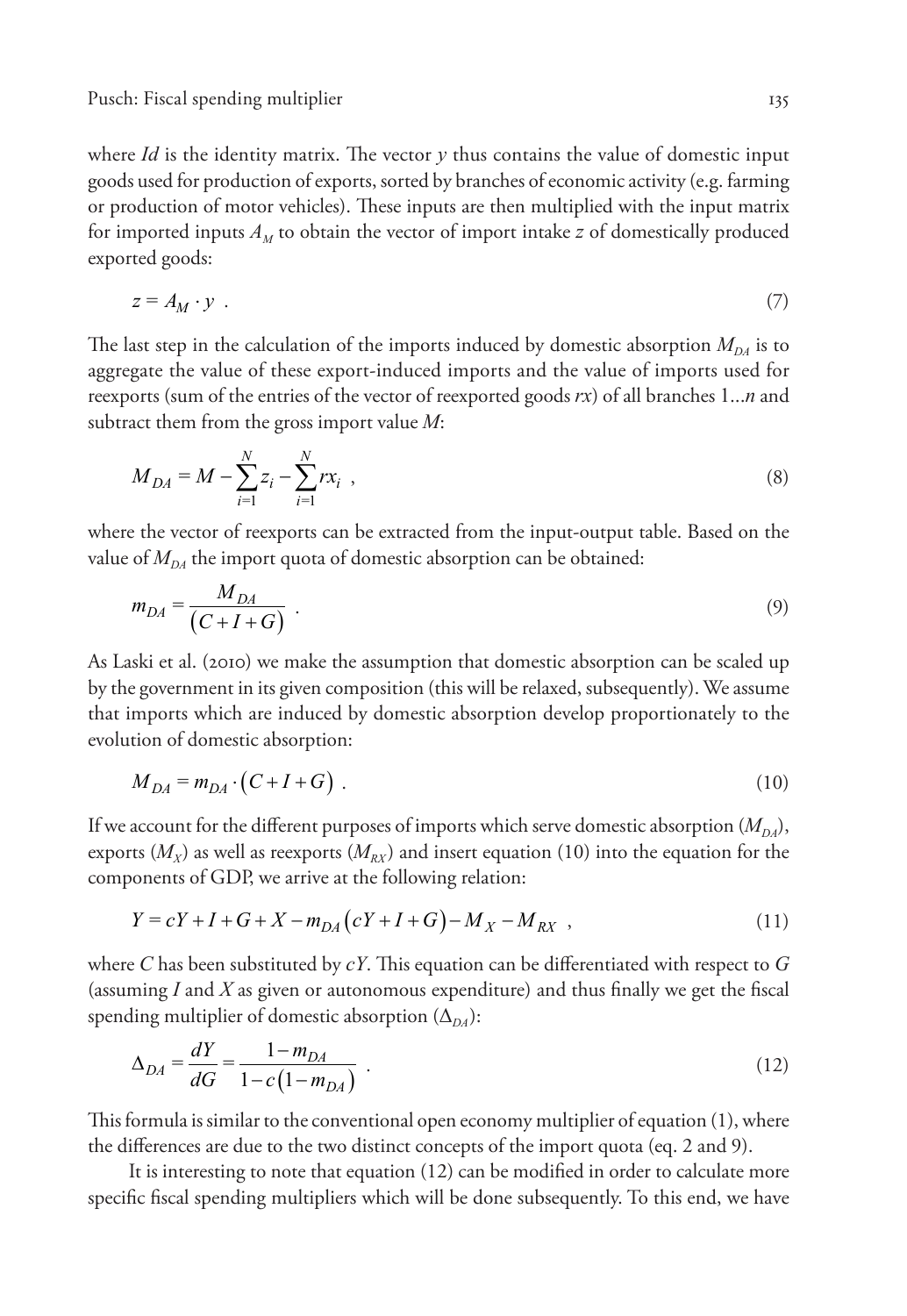to drop the assumption  $m_{DA} = m_C = m_I = m_G$  and use specific (generally unequal) import quotas of the different spending categories, e.g. the import quota  $m<sub>B</sub>$  of public construction works *B*. If this is inserted into the equation determining equilibrium GDP (resulting from the multiplier process), it yields the following equation:

$$
Y = cY + A + B - c \cdot m_C Y - m_B B - m_A A \tag{13}
$$

where  $A$  denotes autonomous (or exogenous) spending components and  $m_A$  their import quota. Partial derivation by *B* then yields the specific multiplier of public construction works  $(\Delta_R)$ :

$$
\Delta_B = \frac{dY}{dB} = \frac{1 - m_B}{1 - c(1 - m_C)} \tag{14}
$$

Spending multipliers for other components of public spending can be derived similarly. In the next section we calculate different versions of the fiscal spending multiplier in this vein and compare them with the textbook multiplier.

## *4. Calculation of fiscal spending multipliers*

This section is an application of the fiscal spending multiplier calculation method which we have introduced above. For reasons of clarity and also to check the stability of results we first perform calculations just for Germany and France (2 large economies which are comparable in size). The section concludes with a discussion of fiscal spending multiplier results for the EU member states which supply input-output table data.

### *4.1 A comparison of the textbook fiscal spending multiplier with the multiplier of domestic absorption*

In this subsection we demonstrate the crucial difference of the fiscal spending multiplier based on input-output calculus as compared to the textbook fiscal spending multiplier. As a first step we compare the values of the textbook multipliers with the *DA* multipliers as introduced in section 3 for the two largest economies in the Eurozone, i.e. Germany and France (empirical results for other EU member states are listed at the end of this section). This also includes a calculation of spending multipliers for consecutive years to judge the cyclical movements of multipliers.

Table 1 shows a certain degree of volatility of multipliers thus derived. From their peak values in 2002 and 2003, respectively, the conventional multiplier and the multiplier of domestic absorption for Germany have decreased by 13 per cent and 9 per cent in 2007. For France, these decreases are somewhat lower  $-$  5 per cent and 4 per cent. We argue that this volatility partly stems from shifts in GDP composition in the considered time frame. For example, Germany experienced a strong increase of export demand after 2000. Accordingly,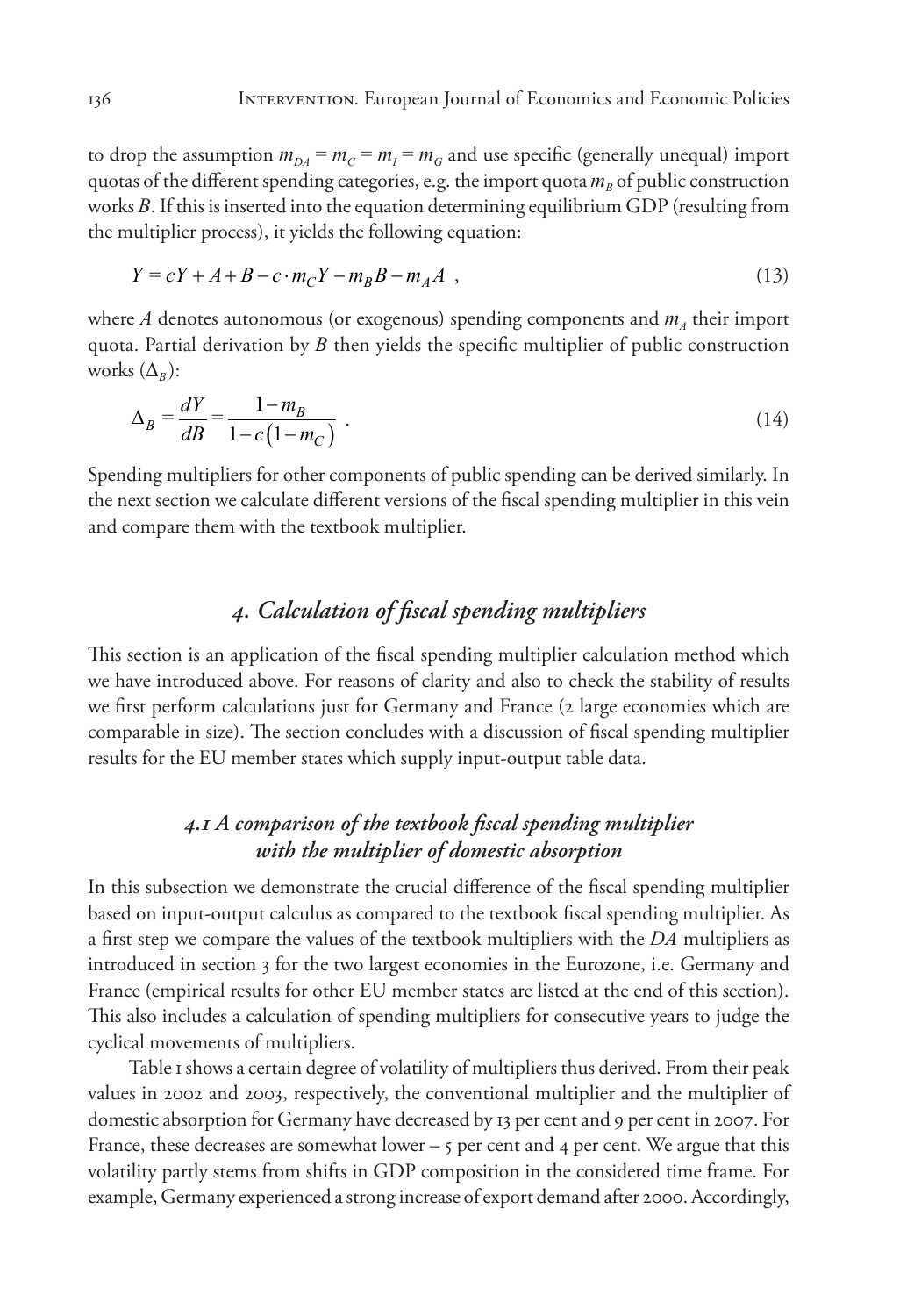|                       |                 |      | Germany    |               | France          |      |            |               |
|-----------------------|-----------------|------|------------|---------------|-----------------|------|------------|---------------|
|                       | <b>Textbook</b> |      | DA concept |               | <b>Textbook</b> |      | DA concept |               |
|                       | m               | Δ    | $m_{DA}$   | $\Delta_{DA}$ | m               | Δ    | $m_{DA}$   | $\Delta_{DA}$ |
| 2000                  | 0.31            | 1.37 | 0.19       | 1.52          | 0.26            | 1.43 | 0.18       | 1.53          |
| 2001                  | 0.30            | 1.38 | 0.18       | 1.55          | 0.26            | 1.45 | 0.18       | 1.54          |
| 2002                  | 0.29            | 1.40 | 0.17       | 1.58          | 0.24            | 1.48 | 0.17       | 1.57          |
| 2003                  | 0.29            | 1.40 | 0.17       | 1.59          | 0.23            | 1.51 | 0.17       | 1.59          |
| 2004                  | 0.31            | 1.36 | 0.18       | 1.56          | 0.24            | 1.49 | 0.17       | 1.57          |
| 2005                  | 0.33            | 1.32 | 0.19       | 1.53          | 0.26            | 1.46 | 0.18       | 1.55          |
| 2006                  | 0.37            | 1.24 | 0.20       | 1.47          | 0.27            | 1.44 | 0.18       | 1.53          |
| 2007                  | 0.37            | 1.22 | 0.20       | 1.44          | 0.27            | 1.43 | 0.19       | 1.52          |
| Decrease<br>from peak |                 | 13%  |            | 9%            |                 | 5%   |            | 4%            |

*Table 1: Import quotas (m: textbook concept, m<sub>DA</sub>: DA concept) and multipliers (Δ: textbook concept,* Δ*DA: DA concept) for Germany and France*

*Source: Eurostat, own calculations*

a contributing source of a strongly decreasing textbook multiplier might be a relatively high import intake of exports. In the case of the *DA* multiplier a high import intensity of investment expenditure – highly volatile in the business cycle – might play a role in explaining volatility (insofar, as the common import quota  $m_{D4}$  is just an approximation). Nevertheless, volatility of multipliers is not surprising. As we have mentioned in the literature section, it can be expected in Keynesian models. In line with this, peak values of textbook and *DA* multipliers for Germany and France can be found in 2003 – which is close to a business cycle trough.

There are pros and cons of considering the *DA* multiplier as a relevant concept for economic policy.To demonstrate this, we can make reference to the German example – an economy which shows a high degree of specialization in manufacturing of motor vehicles and investment goods. If world demand for the latter category of goods plummets, it is doubtful that the state steps in and buys machinery for the production of private goods. Actually what Germany experienced after the financial crisis hit in 2008 was higher public investment in construction and subsidies for the private purchase of new cars. Thus, not every component of private spending is subject to state activity in a recession but some might well be, for which the car purchase subsidy is an example.

Thus, a focus on broad categories of government spending is one side of the picture but it can be made more specific. The input-output method of multiplier calculation introduced in the preceding section is flexible enough to go into detail of spending categories. In this contribution we want to focus on some components of government spending. Government consumption (value of goods produced by the state except investment; mainly education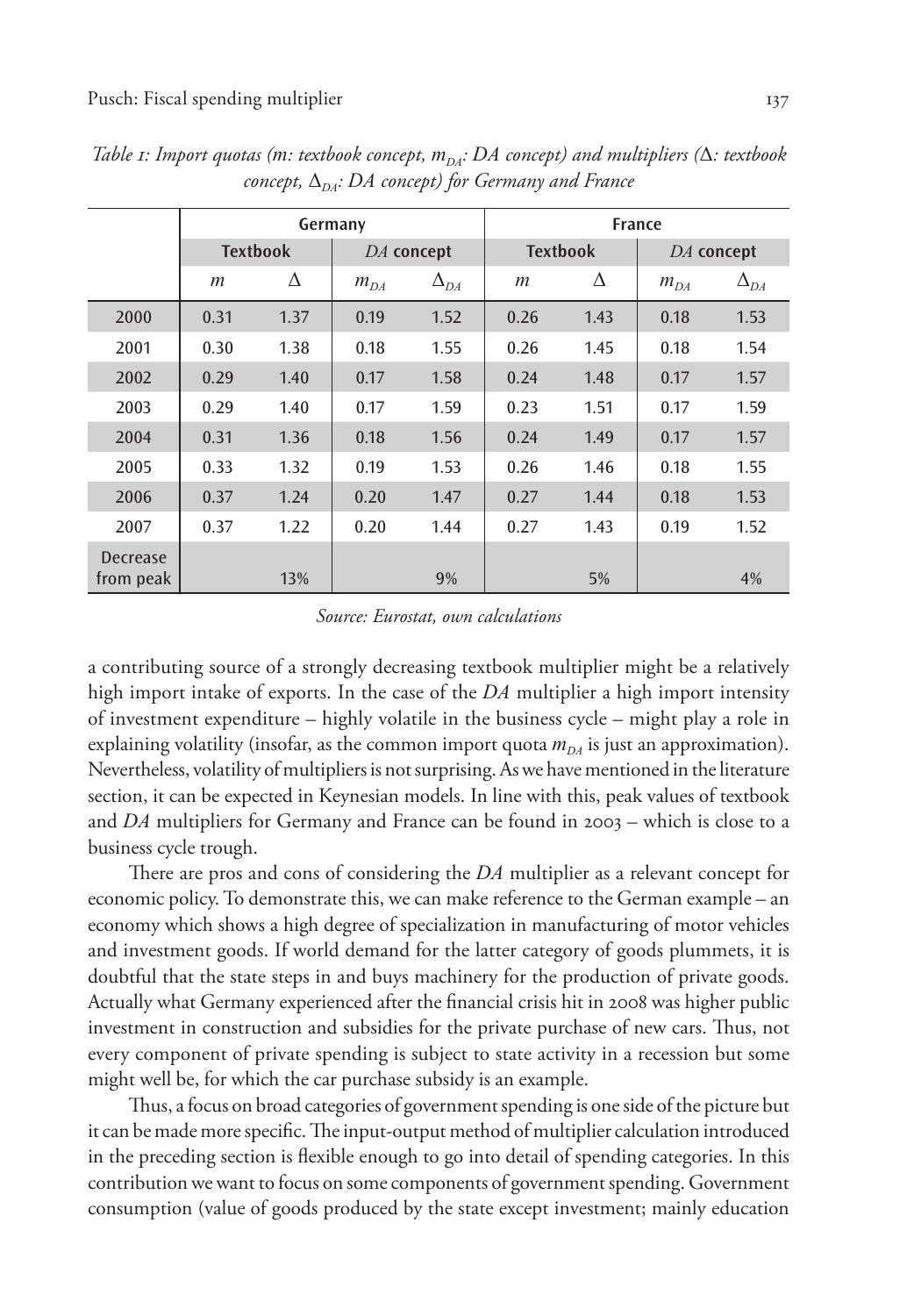and social services) is by far the largest fraction of government spending  $-$  its share of GDP in the time span ofTable 1 was 21 per cent in Germany and 26 per cent in France (based on input-output data supplied by Eurostat). The size of government investment is lower – its mean value from 2000 till 2009 was 1.6 per cent of GDP in Germany whereas it was 3.2 per cent of GDP in France (based on aggregate Eurostat data). However, public investment is highly relevant as a means of fiscal stimulus because it can be reverted more easily (which is probably complicated for reasons of politics in the case of public consumption). Figures for this spending category are not available in input-output tables where both public and private investment are conflated. We do not calculate a fiscal spending multiplier for overall investment because we deem (mostly) private investment in machinery to rely on highly internationalized markets with large import shares. In our point of view a consideration of investment in construction allows to calculate a government investment multiplier which is closer to the reality of public investment (even though only conflated private and public construction investment data are available in the input-output tables).

#### *4.2 The spending multiplier of government consumption*

As the first more specific fiscal spending multiplier we calculate a government consumption multiplier. To this end, we relax the assumption of equation (4) and calculate the import intensities as they were used in equation (3). For the calculation of public consumption multipliers only the values of  $m<sub>C</sub>$  and  $m<sub>GC</sub>$  are necessary where *GC* denotes public consumption.<sup>6</sup> These values can be obtained with the method used earlier in section 3 for the calculation of the import quota of exports.

If we split up imports following equation (3) and modify equation (11) accordingly, we can derive the multiplier of public consumption:

$$
\Delta_{G^*} = \frac{dY}{dG^*} = \frac{1 - m_{G^*}}{1 - c(1 - m_C)},
$$
\n(15)

where  $m_{GC}$  and  $m_{C}$  are calculated using the vectors of public consumption and private consumption from the input-output tables of Eurostat. In Table 2 we have listed results for the public consumption multipliers of Germany and France.

What can be seen from Table 2 is that the multipliers of public consumption show a somewhat lower degree of volatility especially for Germany; during the last business cycle they have decreased by 7 per cent in Germany and 3 per cent in France. This development might reflect changes of consumption spending patterns in the business cycle(the German consumption quota *c* decreased markedly from 57.8 per cent in 2003 to 55.3 per cent in 2007) or other sources like a higher value of the multiplier during times of economic downturn. Generally, the values of public consumption multipliers seem to be higher than the multipliers of domestic absorption and the textbook fiscal spending multipliers introduced earlier.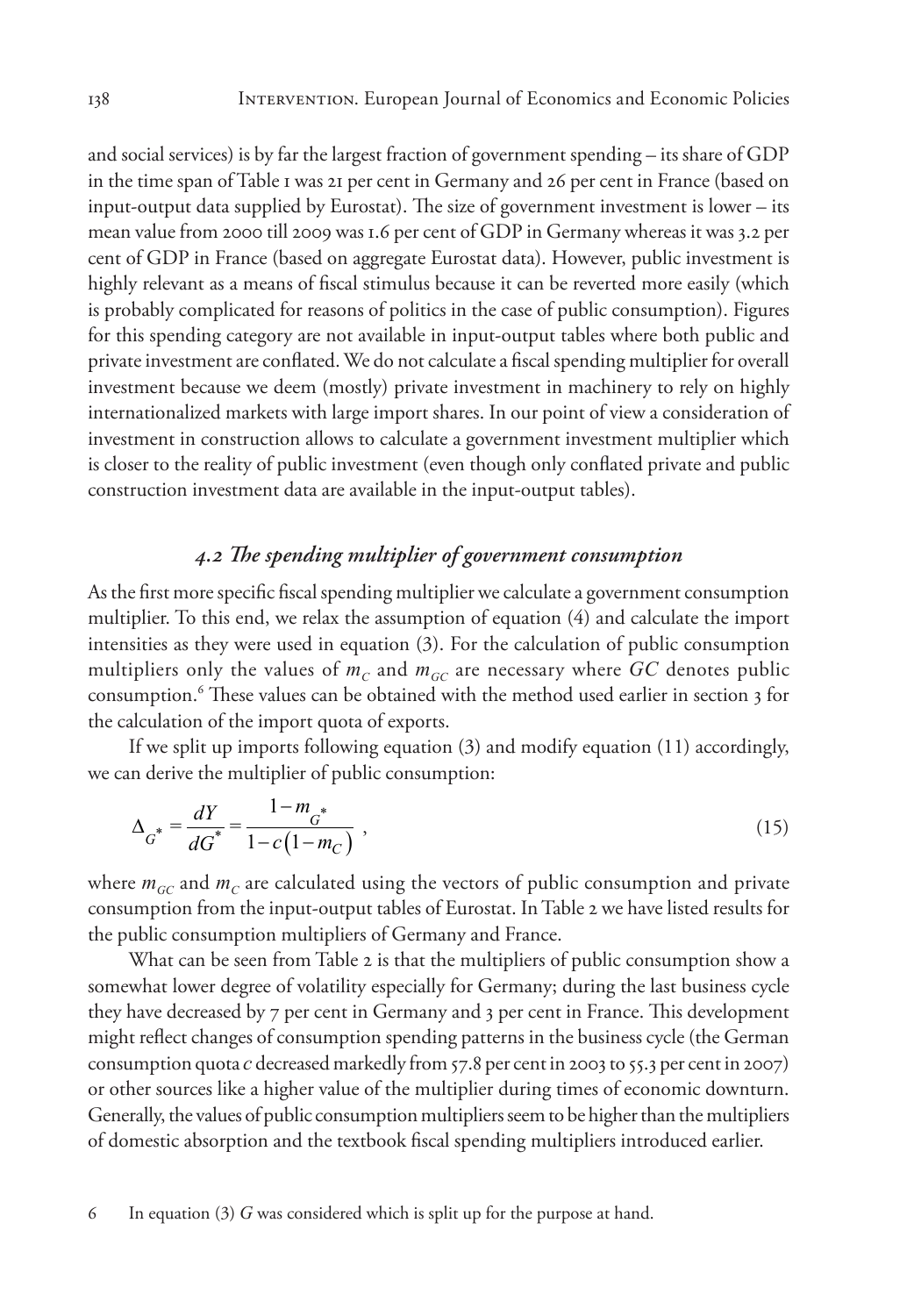|           |          | Germany       |          | France        |
|-----------|----------|---------------|----------|---------------|
|           | $m_{GC}$ | $\Delta_{GC}$ | $m_{GC}$ | $\Delta_{GC}$ |
| 2000      | 0.08     | 1.73          | 0.08     | 1.70          |
| 2001      | 0.08     | 1.74          | 0.08     | 1.70          |
| 2002      | 0.08     | 1.75          | 0.08     | 1.71          |
| 2003      | 0.08     | 1.76          | 0.08     | 1.72          |
| 2004      | 0.08     | 1.74          | 0.08     | 1.71          |
| 2005      | 0.08     | 1.72          | 0.09     | 1.69          |
| 2006      | 0.09     | 1.67          | 0.09     | 1.68          |
| 2007      | 0.09     | 1.64          | 0.09     | 1.67          |
| Decrease  |          |               |          |               |
| from peak |          | 7%            |          | 3%            |

*Table 2: Import quotas* ( $m_{GC}$ ) and multipliers ( $\Delta_{GC}$ ) of public consumption *for Germany and France*

*Source: Eurostat, own calculations* 

#### *4.3 The multiplier of government spending on construction*

The next example of a specific fiscal spending multiplier is the construction multiplier. For this demand category we can only use conflated values of public and private investment in construction in the input-output tables. On this base an import quota of construction  $m_B$ and the multiplier can be calculated as introduced above. Values for Germany and France are shown in Table 3.

|                       |         | Germany       | <b>France</b> |              |  |  |
|-----------------------|---------|---------------|---------------|--------------|--|--|
|                       | $m_{B}$ | $\Delta_{_B}$ | $m_{R}$       | $\Delta_{B}$ |  |  |
| 2000                  | 0.06    | 1.76          | 0.06          | 1.73         |  |  |
| 2001                  | 0.06    | 1.78          | 0.06          | 1.74         |  |  |
| 2002                  | 0.06    | 1.79          | 0.06          | 1.75         |  |  |
| 2003                  | 0.06    | 1.79          | 0.06          | 1.76         |  |  |
| 2004                  | 0.06    | 1.78          | 0.06          | 1.75         |  |  |
| 2005                  | 0.06    | 1.76          | 0.07          | 1.73         |  |  |
| 2006                  | 0.06    | 1.72          | 0.07          | 1.72         |  |  |
| 2007                  | 0.06    | 1.69          | 0.07          | 1.71         |  |  |
| Decrease<br>from peak |         | 6%            |               | 3%           |  |  |

*Table 3: Import quotas*  $(m_B)$  *and multipliers*  $(\Delta_B)$  *of construction for Germany and France* 

*Source: Eurostat, own calculations*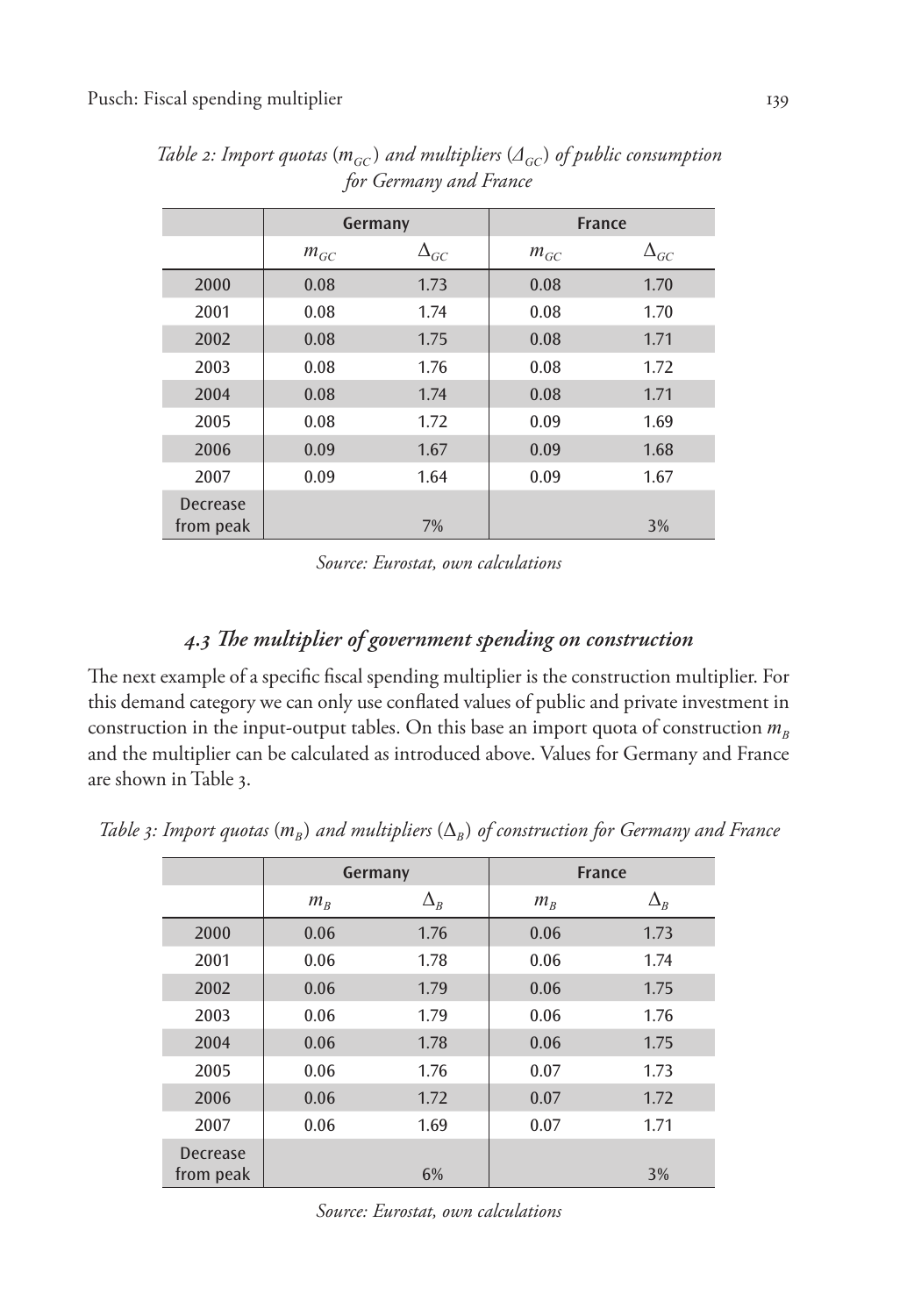What can be seen from Table 3 is that construction multipliers are slightly higher than multipliers of public consumption (see Table 2). However, usually much of construction work in European high income countries is done by companies, subcontractors and workers from abroad. Thus, the consumption quota which we used for the calculation of the multiplier might be far too high in this case due to remittances of foreign workers to their home countries. In our point of view the calculated multipliers indicate the upper margin in this case.

#### *4.4 The multiplier of government spending on welfare*

We end our overview of specific fiscal spending multipliers by calculating a fiscal multiplier for welfare spending. In order to do this, we used means-tested benefits data supplied by Eurostat which are denoted as welfare income  $W$  in the following. For this income category we can reasonably assume a consumption quota of 100 per cent. Thus, in the first spending round there are only leakages to imports which can be measured by the import quota of private consumption  $m<sub>C</sub>$  (this has already been used in the earlier calculations). While in the first spending round all income is consumed, spending in the subsequent rounds is treated as in the income-expenditure model. The only difference is that we slightly modify the mean consumption quota to capture the general case of differing consumption quotas of this multiplier case. The mean consumption quota  $c^*$  of income, which is not means-tested, is calculated as a share of consumption net of consumption out of means-tested benefits  $(C - W)$  and income net of means-tested benefits  $(Y - W)$ :

$$
c^* = \frac{C - W}{Y - W} \tag{16}
$$

The combined effect of consumption spending out of means-tested benefits and subsequent spending rounds yields the following multiplier of welfare spending:

$$
\Delta_W = \frac{dY}{dW} = \frac{1 - m_C}{1 - c^* (1 - m_C)} \tag{17}
$$

Results for Germany and France are shown in Table 4. Multipliers of welfare spending are lower as compared to the multipliers introduced earlier. A factor contributing to this effect is a higher leakage due to imports in the first spending round because the import quota of private consumption is generally higher than the import quotas of public consumption or construction. Moreover, the modified consumption quota of later spending rounds is lower than the average consumption quota *c* which was used in earlier calculations.

Cyclicality of welfare spending multipliers is somewhat higher than the figures for the fiscal spending multiplier of public consumption (Table 2) and construction (Table 3). Welfare spending multipliers were highest in the business cycle trough 2003 (as with the other multipliers introduced earlier) and decreased thereafter – which is in line with the hypothesis that multipliers are higher in times of economic downturns. In the next subsection we discuss the results of multiplier calculations for EU member states.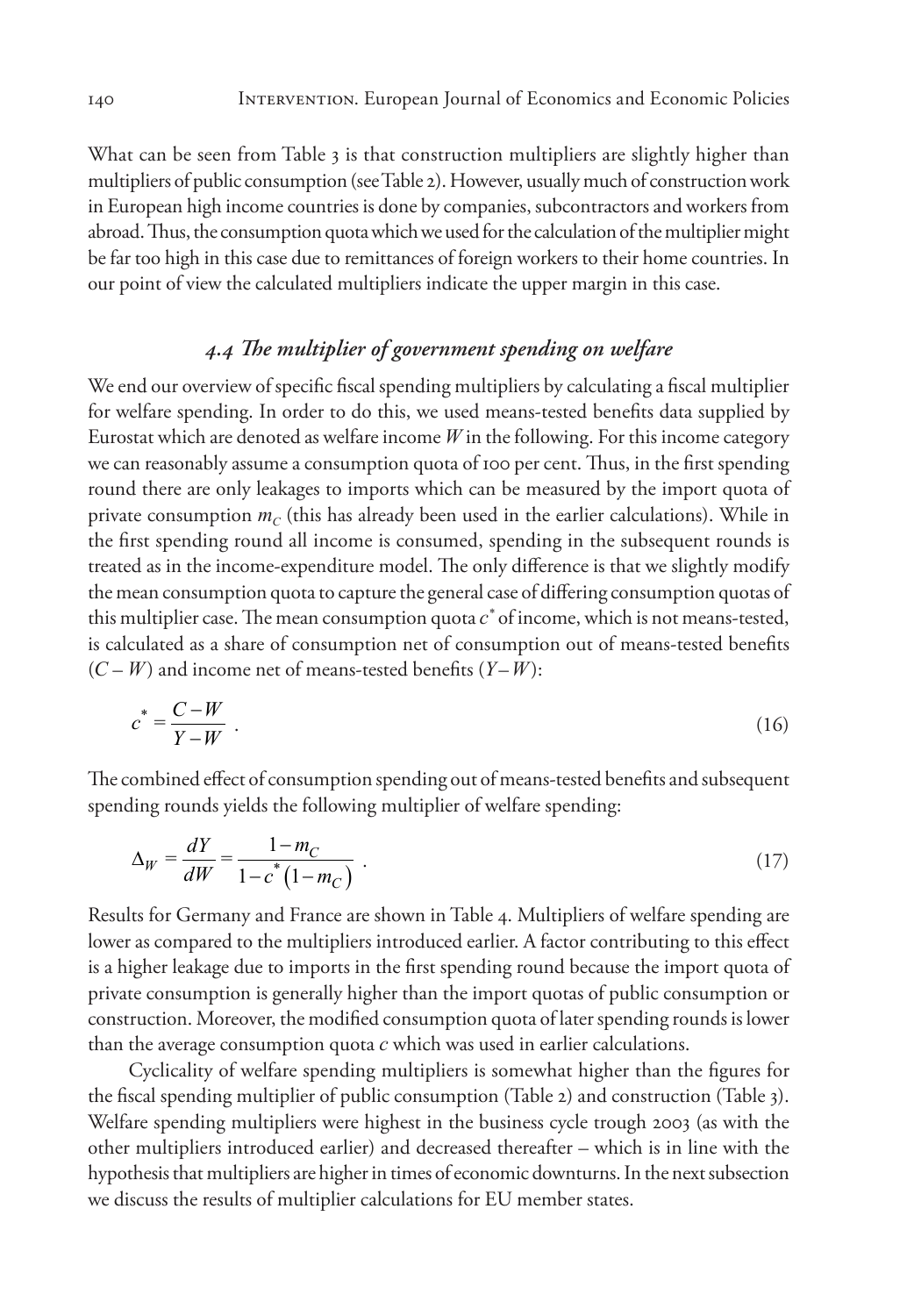|                       |                 | Germany       |       | France     |
|-----------------------|-----------------|---------------|-------|------------|
|                       | $m_{\tilde{C}}$ | $\Delta_{_W}$ | $m_C$ | $\Delta_W$ |
| 2000                  | 0.19            | 1.50          | 0.19  | 1.46       |
| 2001                  | 0.19            | 1.51          | 0.19  | 1.46       |
| 2002                  | 0.18            | 1.53          | 0.19  | 1.48       |
| 2003                  | 0.18            | 1.53          | 0.18  | 1.49       |
| 2004                  | 0.18            | 1.51          | 0.19  | 1.48       |
| 2005                  | 0.19            | 1.47          | 0.20  | 1.45       |
| 2006                  | 0.20            | 1.43          | 0.20  | 1.43       |
| 2007                  | 0.20            | 1.41          | 0.20  | 1.42       |
| Decrease<br>from peak |                 | 8%            |       | 5%         |

*Table 4: Import quotas of private consumption* (*m<sub>c</sub>*) and multipliers *of welfare spending* (Δ*<sup>W</sup>* ) *for Germany and France* 

*Source: Eurostat, own calculations*

#### *4.5 Fiscal spending multipliers of EU member states*

Calculations of fiscal spending multipliers for EU memberstates in 2005 areshown inTable 5(most EUmemberstatessupply input-output tables atleastevery five years).Theseinclude the textbook multiplier, the *DA* multiplier and the specific spending multipliers which we have introduced in the preceding subsections. The latter are especially interesting as different member states of the EU are facing different pressures to government spending, e.g. the high debt consolidation countries are in a different situation as compared to Germany or France.

The effects of our refinement of multiplier calculation beyond the textbook concept are quite substantial, as can be seen from Table 5. In all European countries, for which input-output tables are available, the *DA* multiplier is higher than the conventional fiscal spending multiplier. In general, the values of public consumption multipliers seem to be higher than those of *DA* multipliers. The reason might be that especially investment goods, which are part of domestic absorption and GDP in any case, have a global market with the result of a higher import quota for these goods. Construction multipliers are the highest in most countries (except Greece, Ireland and Portugal). Finally, welfare multipliers are below government consumption multipliers, but in most cases well above one (except Czech Republic, Estonia and Ireland).

Some empirical conclusions can be drawn for the prospect of budget consolidation in the EU. First, the spending component with the highest multiplier in most countries is construction. Thus, if government spending is withdrawn in the construction sector, there might be substantial negative impulses to GDP. Effects are probably especially high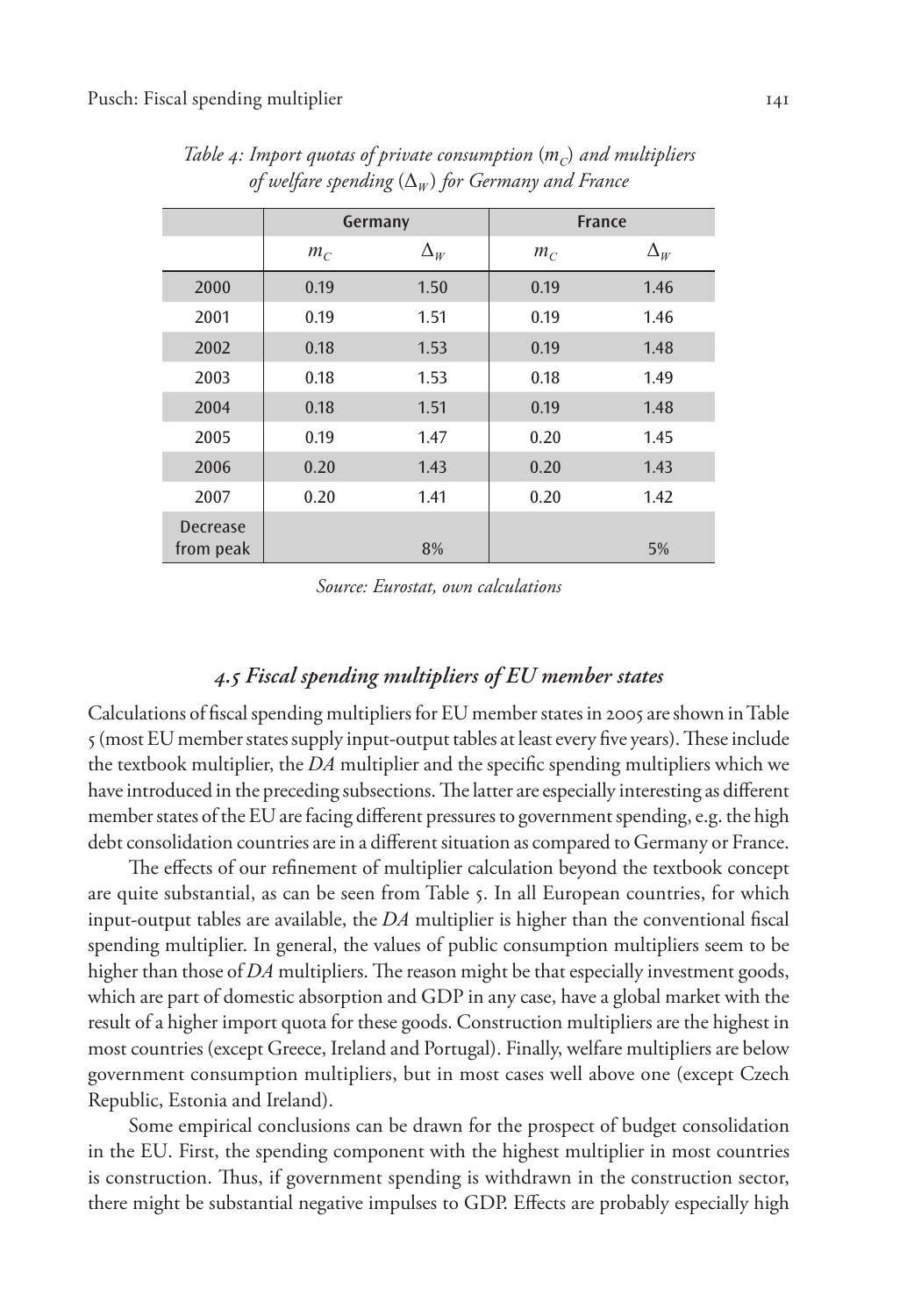for less developed EU member states due to supposable lower involvement of construction companies from abroad.

|            |                   |                | <b>Textbook</b> | DA concept |               | GC concept                  |               | Construction |            | Welfare |            |
|------------|-------------------|----------------|-----------------|------------|---------------|-----------------------------|---------------|--------------|------------|---------|------------|
|            | $\mathcal{C}_{0}$ | $\mathfrak{m}$ | Δ               | $m_{DA}$   | $\Delta_{DA}$ | $m_{\scriptscriptstyle GC}$ | $\Delta_{GC}$ | $m_{B}$      | $\Delta_B$ | $m_C$   | $\Delta_W$ |
| Austria    | 0.57              | 0.48           | 1.10            | 0.25       | 1.30          | 0.12                        | 1.57          | 0.09         | 1.61       | 0.24    | 1.33       |
| Belgium    | 0.51              | 0.74           | 0.81            | 0.28       | 1.13          | 0.12                        | 1.39          | 0.10         | 1.41       | 0.29    | 1.12       |
| Czech Rep. | 0.49              | 0.69           | 0.83            | 0.34       | 0.97          | 0.19                        | 1.21          | 0.14         | 1.29       | 0.33    | 1.00       |
| Estonia    | 0.60              | 0.81           | 0.82            | 0.39       | 0.97          | 0.18                        | 1.34          | 0.15         | 1.39       | 0.35    | 1.07       |
| France     | 0.57              | 0.26           | 1.46            | 0.18       | 1.55          | 0.09                        | 1.69          | 0.07         | 1.73       | 0.20    | 1.45       |
| Germany    | 0.58              | 0.33           | 1.32            | 0.19       | 1.53          | 0.08                        | 1.71          | 0.06         | 1.75       | 0.19    | 1.47       |
| Greece     | 0.76              | 0.30           | 1.85            | 0.22       | 1.90          | 0.09                        | 2.26          | 0.11         | 2.21       | 0.22    | 1.92       |
| Hungary    | 0.57              | 0.67           | 0.91            | 0.29       | 1.18          | 0.15                        | 1.44          | 0.12         | 1.48       | 0.28    | 1.21       |
| Ireland    | 0.45              | 0.70           | 0.81            | 0.30       | 1.03          | 0.14                        | 1.27          | 0.16         | 1.23       | 0.30    | 1.00       |
| Italy      | 0.60              | 0.25           | 1.54            | 0.18       | 1.62          | 0.07                        | 1.81          | 0.06         | 1.84       | 0.19    | 1.57       |
| Lithuania  | 0.65              | 0.65           | 1.00            | 0.32       | 1.24          | 0.13                        | 1.54          | 0.08         | 1.63       | 0.33    | 1.19       |
| Poland     | 0.64              | 0.36           | 1.37            | 0.24       | 1.49          | 0.09                        | 1.82          | 0.07         | 1.86       | 0.21    | 1.57       |
| Portugal   | 0.67              | 0.36           | 1.45            | 0.24       | 1.58          | 0.09                        | 1.85          | 0.11         | 1.81       | 0.25    | 1.51       |
| Romania    | 0.70              | 0.44           | 1.34            | 0.29       | 1.42          | 0.18                        | 1.74          | 0.10         | 1.91       | 0.24    | 1.59       |
| Slovenia   | 0.58              | 0.63           | 0.95            | 0.33       | 1.11          | 0.15                        | 1.43          | 0.14         | 1.44       | 0.30    | 1.16       |
| Spain      | 0.61              | 0.30           | 1.44            | 0.21       | 1.54          | 0.11                        | 1.72          | 0.08         | 1.77       | 0.21    | 1.50       |
| Sweden     | 0.47              | 0.37           | 1.12            | 0.22       | 1.22          | 0.11                        | 1.40          | 0.06         | 1.47       | 0.23    | 1.21       |

*Table 5: Average rates of private consumption (c), import quotas (m,*  $m_{DA}$ *,*  $m_{GC}$ *,*  $m_B$ *,*  $m_C$ *) and multipliers* ( $\Delta$ *,*  $\Delta_{DA}$ *,*  $\Delta_{GC}$ *,*  $\Delta_B$ *,*  $\Delta_W$ *) for EU member states in 2005* 

Import quotas – *m*: textbook concept,  $m_{D_A}: DA$  concept,  $m_{GC}:$  import quota of public consumption,  $m_B$ : import quota of construction,  $m_C$ : import quota of private consumption.

Multipliers –  $\Delta$ : textbook concept,  $\Delta_{\alpha}$ : *DA* concept,  $\Delta_{\alpha}$ : multiplier of public consumption,  $\Delta_{\mathcal{B}}$ : multiplier of construction,  $\Delta_{\mathcal{W}}$ : multiplier of welfare spending.

*Source: Eurostat, own calculations*

Cutbacks in government investment are probably only the smaller part in countries undergoing budget consolidation. In these cases a look on the other fiscal spending multipliers is interesting. For most countries the multiplier of public consumption is almost as high as the construction multiplier. Thus, there is a risk of considerable effects of budget consolidation on GDP even if it is not driven by reductions in public investment. Forexample, this can be the case for France and Germany with public consumption multipliers in the magnitude of approximately 1.7. Greece, Spain, Portugal and Italy as countries under pressure of financial markets also reveal relatively high public consumption multipliers of approximately 2.3,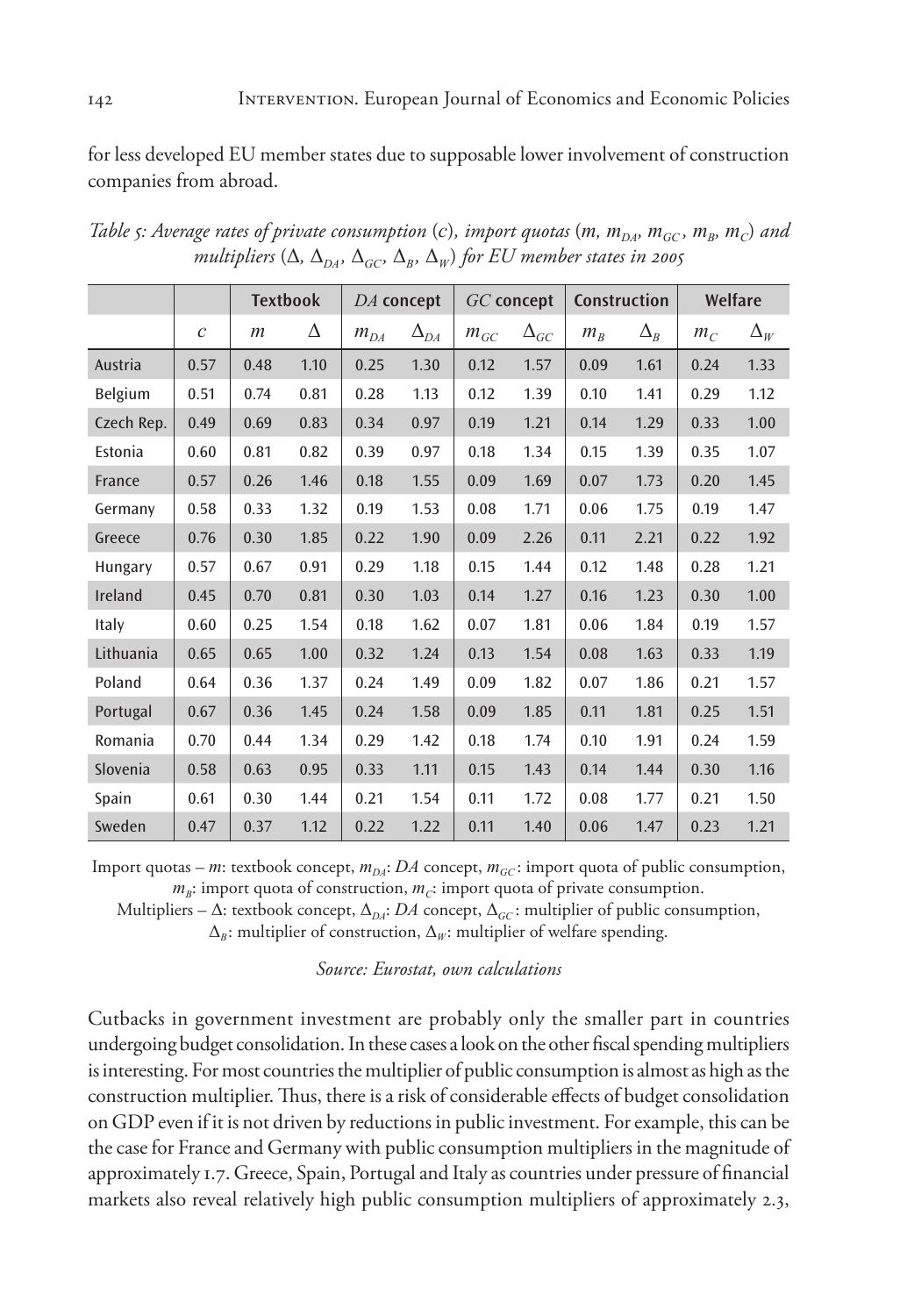1.7, 1.9 and 1.8, respectively (less so Hungary with a public consumption multiplier of 1.4). Multipliers of welfare spending are a bit lower, mainly due to a higher leakage into imports in the first spending round.

The last result which we can infer is that budget consolidation is not going to be an easy walk even in small countries. A smaller domestic market does not necessarily mean low fiscal spending multipliers and budget consolidation risks (for example, see the high multipliers of Austria, Greece, Portugal and Romania). As can be seen from Table 5, the case is slightly different for countries like the Czech Republic and Ireland with rather low fiscal spending multipliers.

#### *5. Conclusion*

The aim of this contribution was a reconsideration of fiscal spending multipliers calculation in the income-expenditure model. The model-based and empirical literature for EU member states is not vast and does not give a comprehensive overview of fiscal spending multipliers in the EU member states. Moreover, many of the empirical studies have drawbacks in that they probably underestimate fiscal spending multipliers by employing linear estimation techniques for time series data. As opposed to this specification strategy, in a Keynesian model context higher fiscal spending multipliers can be expected in a business cycle slump as compared to the situation of a boom.

In order to address this problem, we made use of data which reflect the production structure in each year. Input-output calculus was applied to calculate the import intake of different categories of domestic absorption and use these data in a modified incomeexpenditure model of the fiscal spending multiplier. We could show that fiscal spending multipliers calculated on this base are generally higher for EU member states if they are compared to the standard textbook version of the income-expenditure model. Thus, the standard textbook approach leads to downward-biased results of the fiscal multiplier.

Our empirical results for EU member states can be summarized as follows. First, the fiscal spending multiplier for construction is the highest multiplier in many EU member states (ranging between 1.3 and 2.2). Second, also for fiscal spending on public consumption we could find rather high multipliers (ranging from  $1.2$  to  $2.3$ ). Third, fiscal spending multipliers of welfarespending arelower in comparison with other spending multipliers (ranging from 1.0 to 1.9). Nevertheless, these values can still be regarded as rather high.

The threat of recessionary effects of fiscal austerity is therefore substantial in the European Union. This is even more so, as we did not consider any cross-border spillover effects or possible feedback-loops on the state of expectations of private businesses. Under these circumstances our calculations may represent rather conservative estimates of actual multipliers.